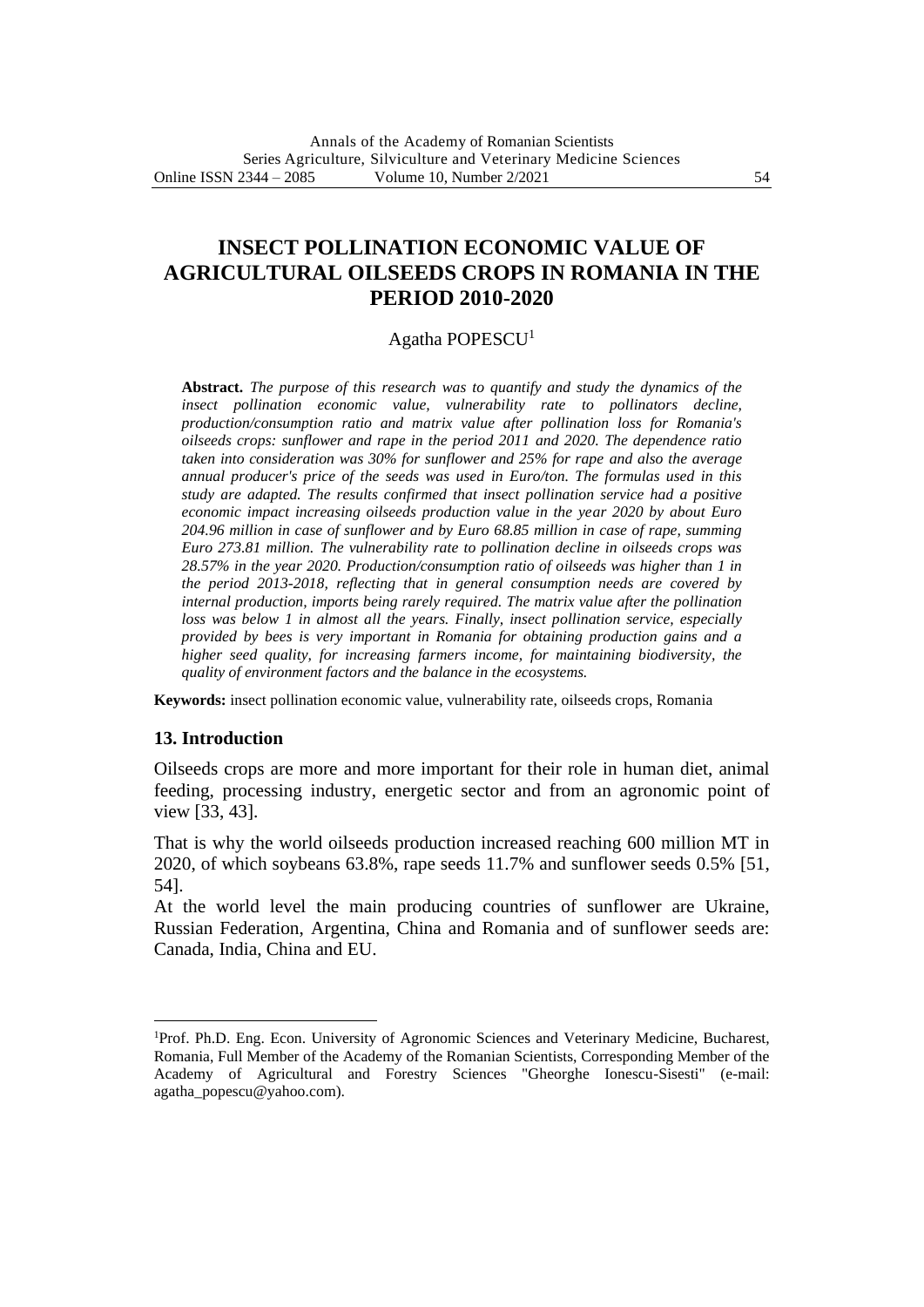The EU is an important oilseeds producer. In 2019, it harvested 29.5 million tons, of which 15.3 million tons rape and turnip seeds (51.8%), and 10.3 million tons sunflower seeds (34.9%), the two crops together accounting for 86.7% in the total output.

Since 2015, Romania is the top producer of sunflower seeds in the EU [14, 41]. The main producers of rapeseeds are Germany, Poland, Czechia, Lithuania and Romania (the 5th position) [9].

The relationship between insect pollination and agricultural performance in the vegetal sector is a good example of applied bioeconomy. As long as 80% of plants are pollinated by insects, of which 77% benefit of bees pollination, it is obviously that pollination is very important in sustaining life on the Earth [5, 6].

Sunflower and rape are among the crops whose production depends on pollinator services which are performed 70-85% by melliferous bees, bumbles and butterflies.

But, we must not forget that Sunflower (*Heliantus annuus* L.) and rape (*Brassica napus* L. *and Brassica rapa* L.) are meliferous plants belonging to the nectarpollenous category which could produce 30-130 kg honey/ha in case of sunflower and 30-100 kg/ha in case of rape, reflecting their high importance in beekeeping [1, 5].

Bees are the most important pollinator, they could pollinate about 130 agricultural crops, the dependence degree varying between 30% and 100% depending on plant species, hybrid, technologies, climate etc and the economic value is estimated at Euro 153 billion per year [50].

In addition, the bees produce high value products (honey, pollen, propolis, royal jelly, venom, wax etc) [27, 28, 29, 30, 32, 36, 39, 42] sustaining beekeepers' income and their families welfare [31, 37, 38].

Also, bees are considered a biosensor of the environment providing precious information about the quality of the environmental factors. More than this, bees give their contribution to the maintenance of biodiversity and ecosystems balance [50].

However, the population of bees and other insects is affected by many factors among which agriculture intensification decrease pollinator richness and abundance and this is the reason why it is needed to evaluate the effects on crop production [2].

Also, the plant protection measures based on treatments with neuro-systemic insecticides (neonicotinoides) could have a lethal or sub-lethal effect which diminish the number of bees or disturb their normal life and behavior [50].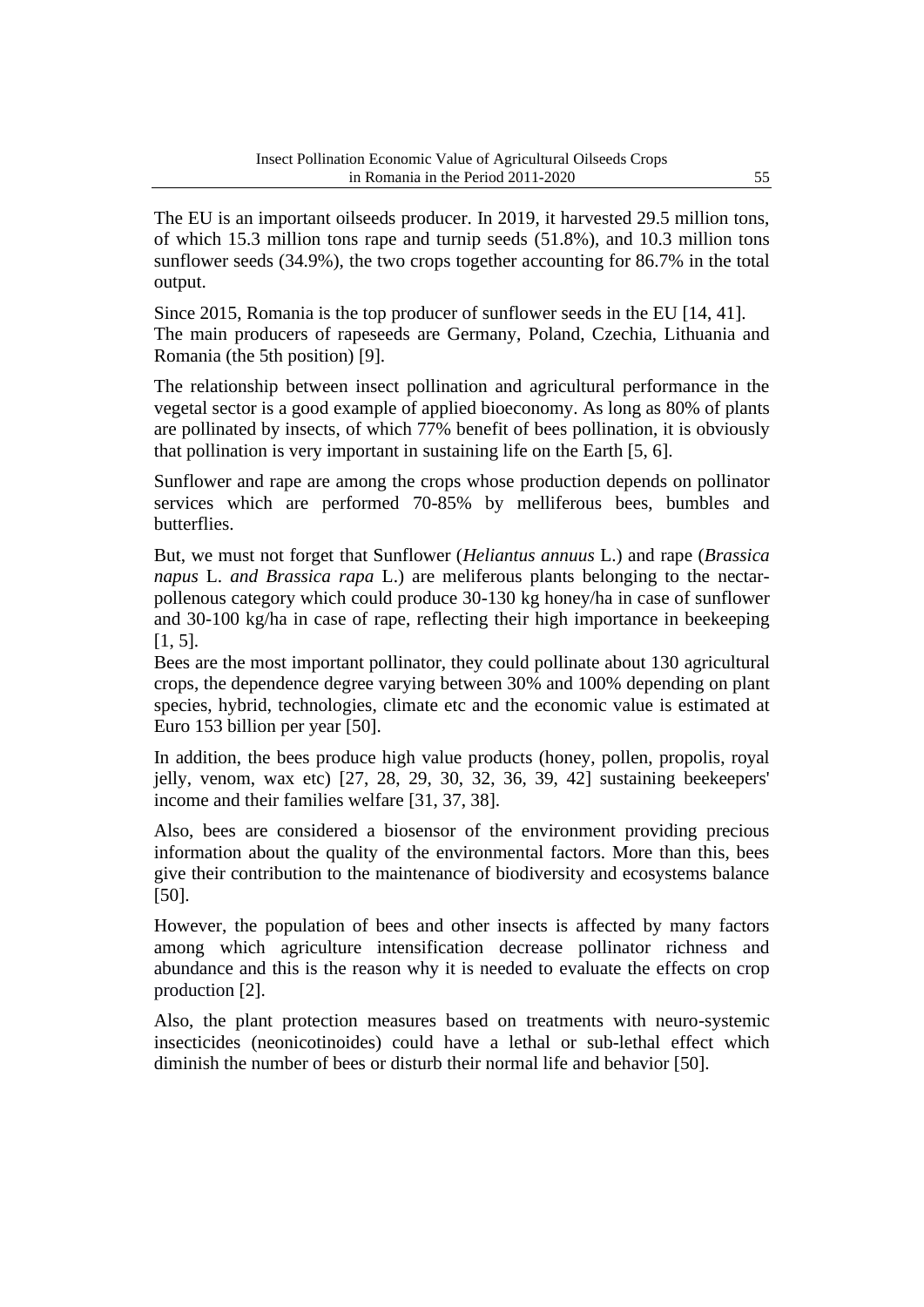For this reason, the EU Commission has a new approach regarding the future of pollinators and the need for monitoring as they have importance for nature and human well-being [8].

The economic impact of pollination in sunflower crop depends on hybrid (Dag, 2002) and the existence of highly self-fertile hybrids [3], agronomic practices [7], crop rotation, sunflower attractiveness, nectar production, climate factors [52], floret size [49], local factors, landscape and habitat [2, 21].

The dependence degree of crop production on pollination differs from a crop to another because there are many ways to evaluate the dependency rate and economic value of pollination. Various researchers used in their calculations agricultural production measured in kg or tons/ha, number of seeds per plant, seed oil content, weight of 1,000 seeds etc. [2, 10,11, 15, 18].

The degree of dependence on pollination for sunflower crop for seeds is about 30- 50% which means that for one ha it is needed 1-2 bee families to fulfill this duty. In case of rape crop for seeds, pollination could assure 25-50% production gain which means that about 4-5 bee families have to offer their service for one ha [14, 22].

Other authors opine that the use of honey bees in sunflower cultivated areas could assure a high number of seeds per flower, germination rate, oil seeds content and reduce the number of mal-formed seeds [19, 20]. Tesfay (2009) proved that honey bees could grow sunflower yield by 385 the mass of seeds, by 385 germination rate and by 36% oil content [53]. INRA, 2019 sustained that bee pollination could boost the profitability of oilseed rape [17].

Due to the existence of wind pollination and autonomous self pollination, the dependence degree of pollination of rape production is still discussed and unclear [12, 13, 26].

Yield increases could vary between 18% and 74% depending on the crop due to the pollination service made by insects [4, 19].

In this context, the paper aimed to evaluate the economic impact of insects pollination on oilseeds production in Romania suing as example the main two oilseeds crops: sunflower and rape. The period of study was 2011 - 2020 and the main indicators utilized were: (a) cultivated area, production, yield, average annual producer's price, consumption; (b) economic value of oilseeds production due to insect pollination; (c) production/consumption ratio; (d) vulnerability rate to pollinators decline and (e) matrix value due to pollinators loss.

The paper is an original one in Romania as no other similar studies were approached on insect pollination economic value in oil seeds crop growing, except in fruit trees growing [47].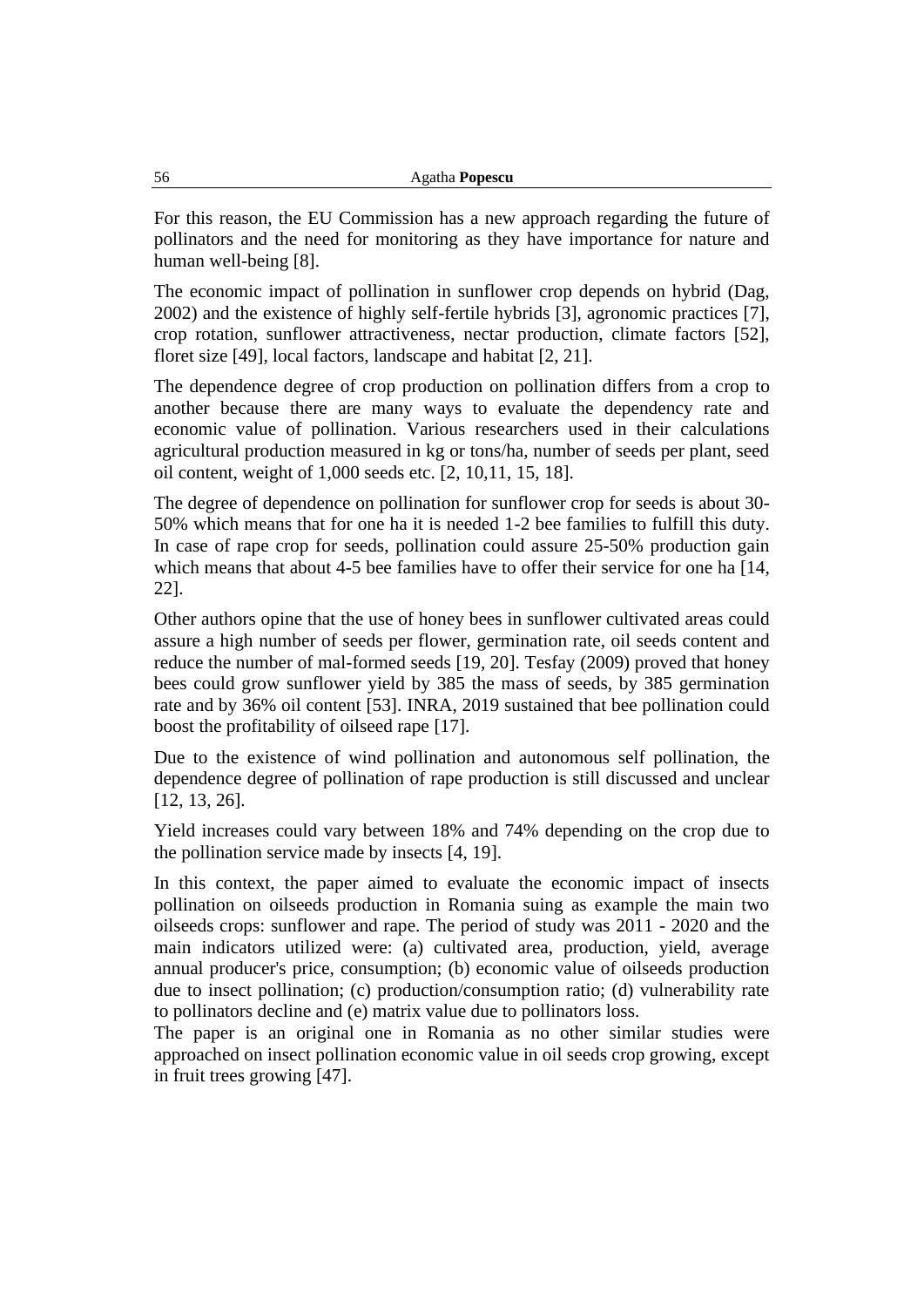## **2. Materials and Methods**

The data were provided by National Institute of Statistics and Ministry of Agriculture and Rural Development for the period 2011-2020 regarding the following indicators: cultivated area with sunflower and rape, seeds production by crop, yield by crop, average annual price at the farm gate by crop and seeds consumption by crop.

They were mathematically and statistically processed using the following procedures:

- *Fixed basis index*,  $I_{FB} = (X_n/X_1)x100$ , where  $X_1$  is the level of the indicator in the year 2011 and  $X_n$  the level of the indicator in the year 2020;

-*Dynamic analysis* of each indicator in the interval 2011-2020 reflected by trend line regression equation and coefficient of determination;

-*Economic value of seeds production by crop and for the two crops*, EV, using the formula:

EV = ..................................................................... (1)

where: i = crop type, i<sub>1</sub> = sunflower and i<sub>2</sub> = rape;  $Q_i$  = production (tons);  $P_i$  = average annual seed price by crop at the farm gate.

-*Insect pollination economic value*, IPEV, was calculated according to the formula used by Gallai et al, (2009) [11], but adapted to the present study for two crops at the level of a country.

IPEV = ............................................................ (2)

where:  $D_i$  = dependence ration of crop production on insect pollination. in this study,  $D_i$  was considered 30% for sunflower crop production and 25% for rape production.

-*Vulnerability rate* of the agricultural crops to pollination decline caused by climate change and other factors, VR%:

VR% = (IPEV/EV) x 100 = x 100 ........................... (3) *-Comparison regarding production/consumption* by crop,  $\frac{Q_i}{C_i}$ ,

= ................................................................................. (4)

where:  $C_i$  = seeds consumption of crop i. -*The matrix after total pollination* loss (M), according to the formula: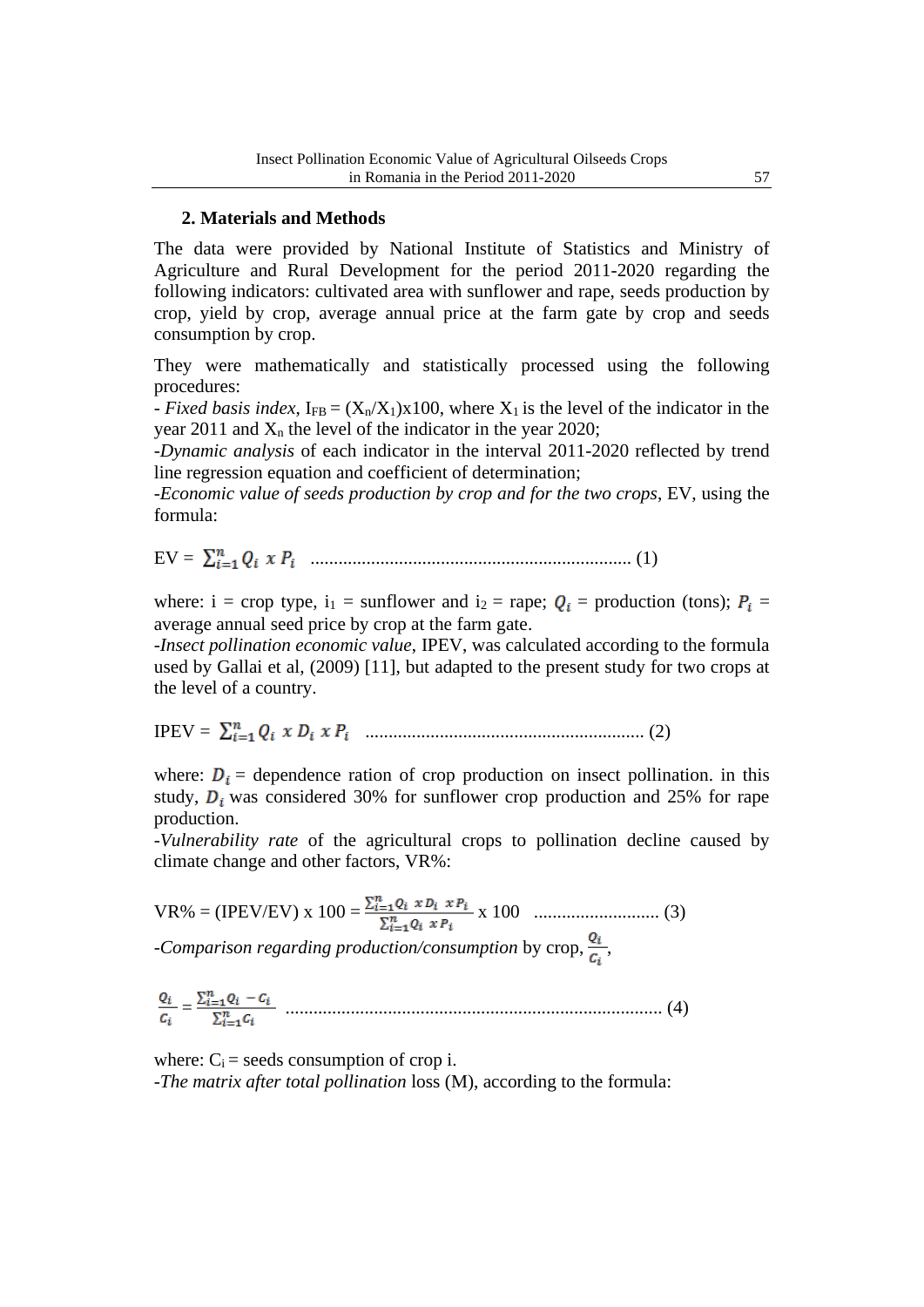58 Agatha **Popescu**

 $M = \frac{\sum_{i=1}^{n} (Q_i \ (1-D)_i - C_i}{\sum_{i=1}^{n} C_i} \qquad \dots \dots \dots \dots \dots \dots \dots \dots \dots \dots \dots \dots \dots \dots \dots \tag{5}$ 

The results were graphically illustrated and tabled and also explained. Finally, the main conclusions were drawn.

## **3. Results and Discussions**

Romania has a high agricultural potential both in vegetal and animal production. However, during the last decade, vegetal production represents more than 60% in agricultural output value. The main crops cultivated by Romania are cereals (maize, wheat, but also barley, oats and sorghum), oils seeds crops (sunflower, rape, soybean), and vegetables. Maize, wheat, and also sunflower and rape seeds, a part of vegetables are successfully traded mainly in the EU [34, 35, 40, 41, 44, 45, 46, 48].

## **3.1. Cultivated area with sunflower and rape**

Romania is an important EU producer of sunflower and rape seeds as reflected by the cultivated area. In 2020, sunflower was harvested from 1,170 thousand ha by +17.58% more than in 2011.

The surface covered with sunflower ranged between the minimum 995 thousand ha in 2021 and 1,283 thousand ha, the maximum level reached in 2019 (Fig. 1).



Fig. 1. Dynamics of cultivated area with sunflower and rape, Romania, 2011-2020 (Thousand ha) Source: Own design and calculation based on the data from [23].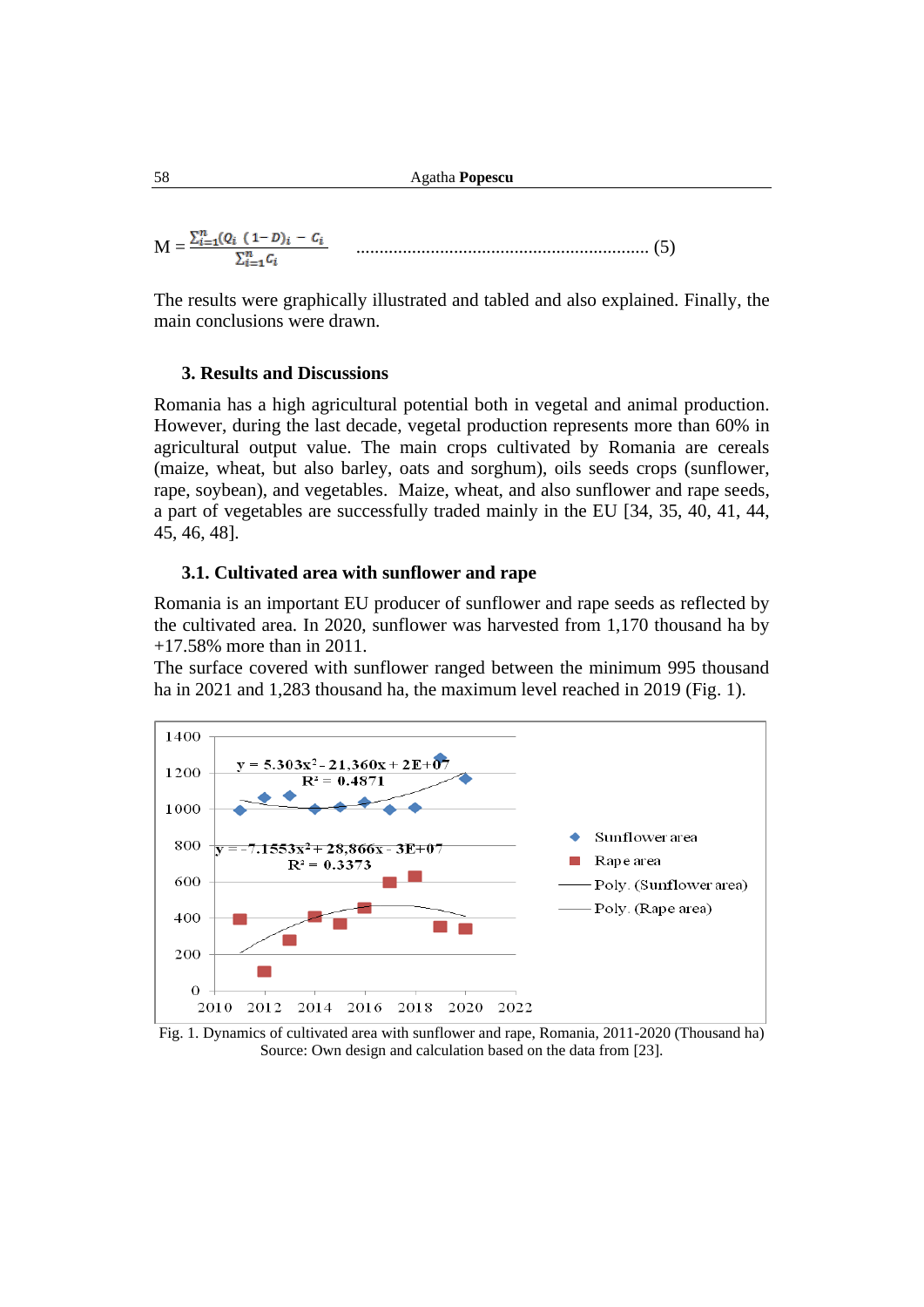In case of rape, in 2020, the harvested surface accounted for 343 thousand ha being by -12.73% smaller than in 2011. In the last decade, rape was cropped on the minimum surface of 105 thousand ha in 2012, followed by an increase in the next years and then reached the peak of 633 thousand ha in 2018. Then, it substantially dropped by 45% in 2019 and 54% in 2020 (Fig. 1).

## **3.2. Sunflower and rape seeds production**

Romania has a high potential for producing sunflower and rape seeds and the production performance allows Romania to be situated on the 1st position in the EU for sunflower and on the 5th position for rape [41, 43].

Sunflower seeds production increased by 23.19% from 1,789 thousand tons in 2011 to 2,204 thousand tons in 2020. Production varied between 1,398 thousand tons in 2012, a year with a severe drought and the maximum production of 3,569 thousand tons achieved in 2019, In 2020, production was affected by drought and fell to 2,204 thousand tons (-38.3%).

In case of rape, seed production was 728 thousand tons in 2020, by -1.495 smaller than in 2011. Rape performance was deeply affected by the bad climate conditions in 2012, when it registered the minimum level of 158 thousand tons, and also it recorded low performances in 2015, only 919 thousand tons, in 2019 just 798 thousand tons and in 2020 only 728 thousand tons. However, the peak of seeds production was 1,672 thousand tons achieved in 2017 (Fig. 2).



Fig. 2. Dynamics of sunflower and rape seeds production, Romania, 2011-2020 (Thousand tons) Source: Own design and calculation based on the data from [23].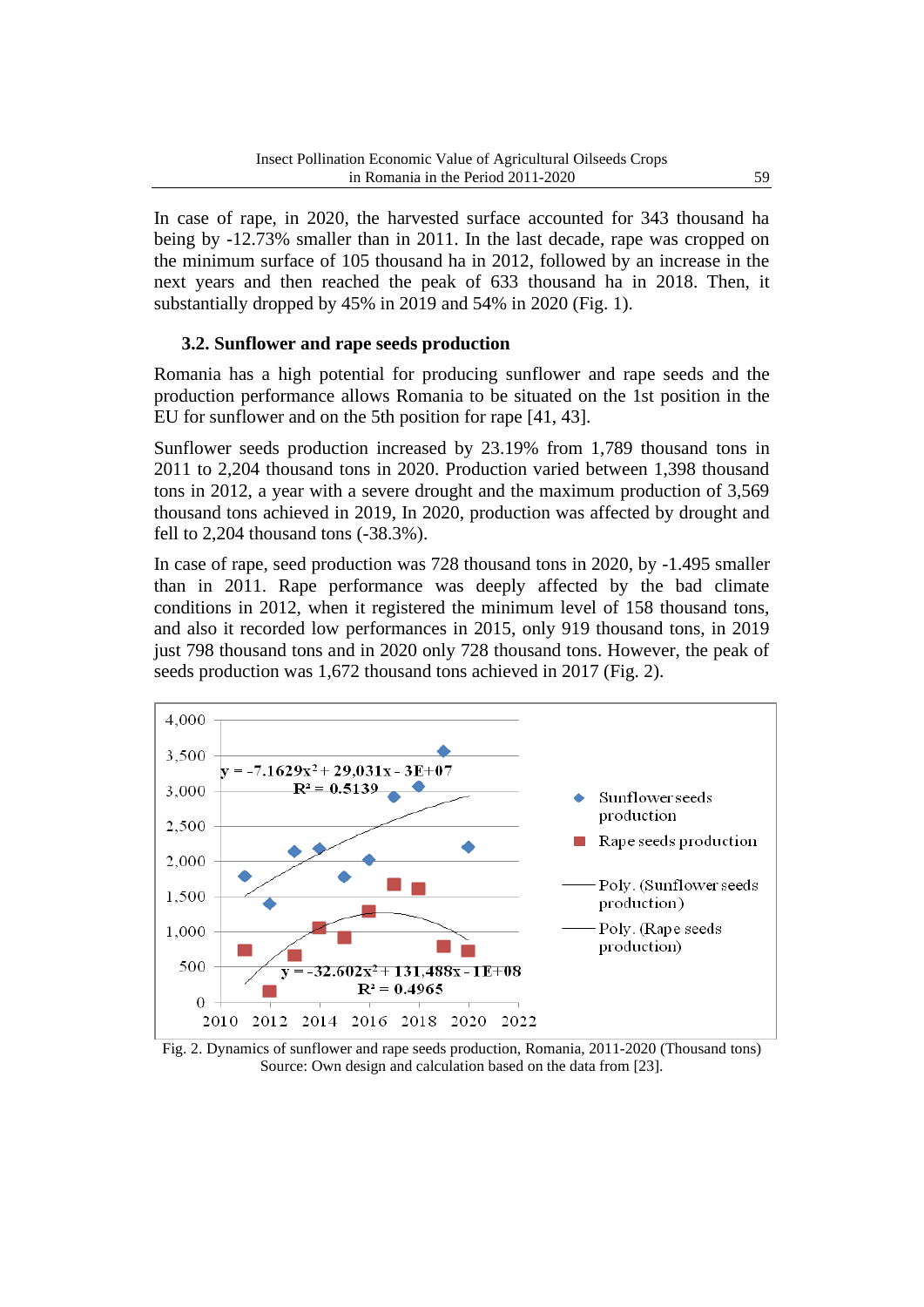These crops like many others are particularly sensitive to weather and climate conditions. Spring frosts, summer droughts, heat waves, heavy rainfalls produced significant production losses and compromised seed quality with a deep impact on offer/demand ratio and market price.

For its sunflower seeds production, Romania passed on the top position in the EU and at present has 35% share in the EU sunflower seeds output.

In case of rape seeds production, the country is situated on the 7th position after Germany, France, Poland, Czechia, Lithuania and Hungary [9].

#### **3.3. sunflower and rape seeds yield**

The average production per surface unit increased in case of the both crops in the analyzed interval, with a substantial impact on total production. Yields were deeply influenced by the cultivated hybrids structure and their production potential, technologies applied and meteorological and hydrological factors [33].

In 2020, sunflower produced 1,883 kg seeds per ha, by +4.72% more than in 2011, while rape carried out 2,124 kg seeds per ha by +12.85% more.

In case of sunflower, yield varied between 1,310 kg/ha, the minimum level, in 2012, due to the severe drought and 3,041 kg/ha in 2018, a favorable year.

In case of rape, the maximum level accounted for 2,835 kg/ha in 2016 and the minimum performance of 1,496 kg/ha in 2012 (Fig. 3).



Fig. 3. Dynamics of sunflower and rape seeds yield, Romania, 2011-2020 (kg/ha) Source: Own design and calculation based on the data from [23].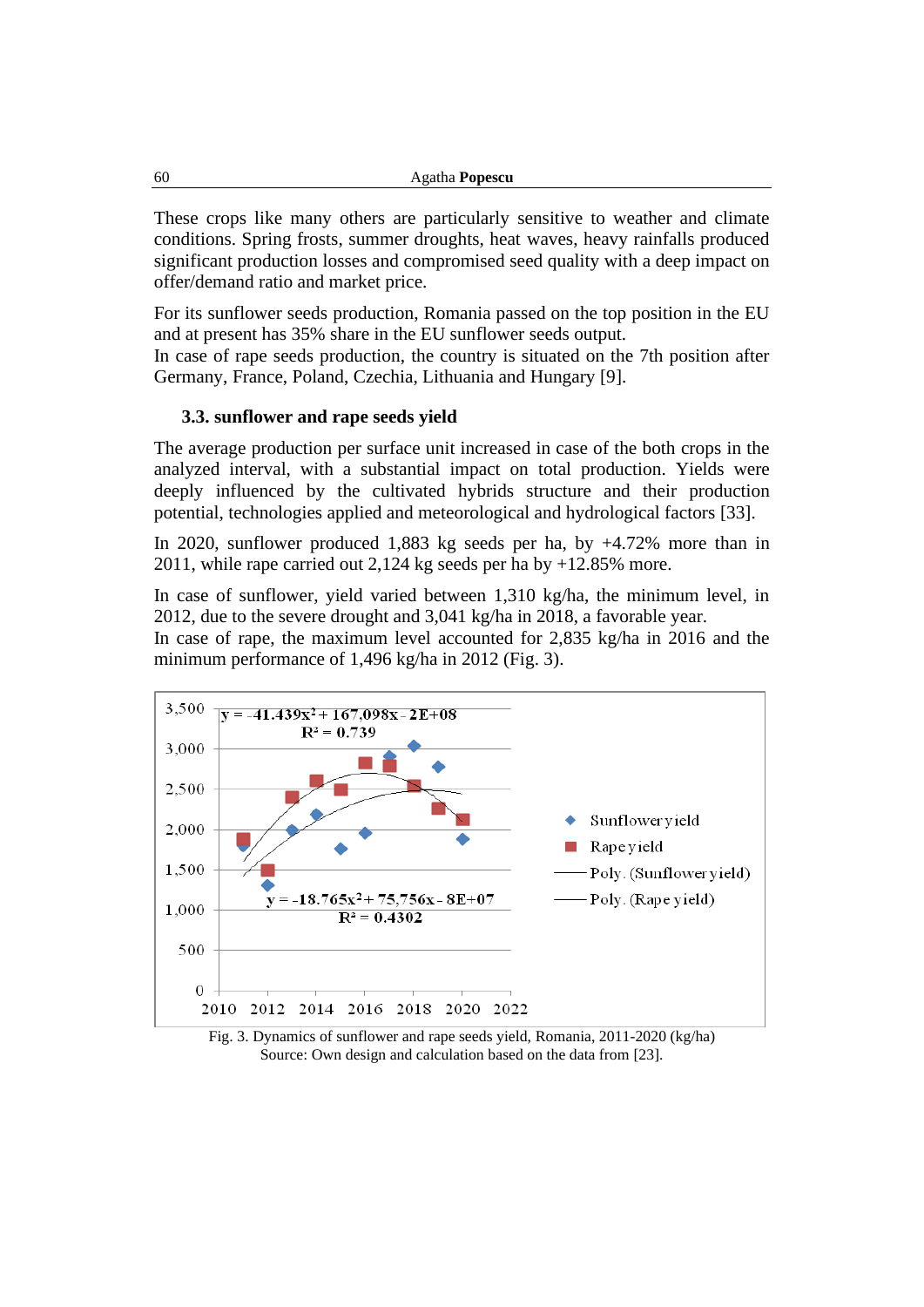## **3.4. Average annual sunflower and rape seed producer's price**

Seeds price level was determined by supply/demand ratio so that in the years with a higher production, the price was lower, while in case of the lower production, the price level was higher.

In case of sunflower seeds, the price in national currency ranged between RON 1.58/kg in 2011 and RON 1.5/kg in 2020. The highest price was RON 1.84/kg in 2012 and the lowest one RON 1.26/kg and also RON 1.29/kg in 2019. The price per kg rape seed varied between RON 1.34 in 2014 and RON 1.83 in 2012.

In 2020, a farmer received in average RON 1.5/kg sunflower seed and RON 1.83/kg rape seed, by -5.07% less in case of sunflower and in case of rape by +12.96% more than in 2011.

In this study, the calculation is made in Euro, so that the average price was recalculated according to the average exchange rate Euro/RON provided by National Bank of Romania.

In the period 2011-2020, the national currency "RON" registered a depreciation versus Euro which has deeply influenced the price levels in Euro per ton as used in this research.

In case of sunflower seeds, the average price at farm gate was Euro 310/ton in 2020, by -16.85% smaller than Euro 372.8 per ton in 2011.

In case of rape seeds, the average producer's price accounted for Euro 378.3/ton in 2020, being by =1.03% lower than in 2011 when its level was Euro 382.2 (Fig. 4).



Fig. 4. Dynamics of sunflower and rape seeds producer's price, Romania, 2011-2020 (Euro/ton) Source: Own design and calculation based on the data from [23].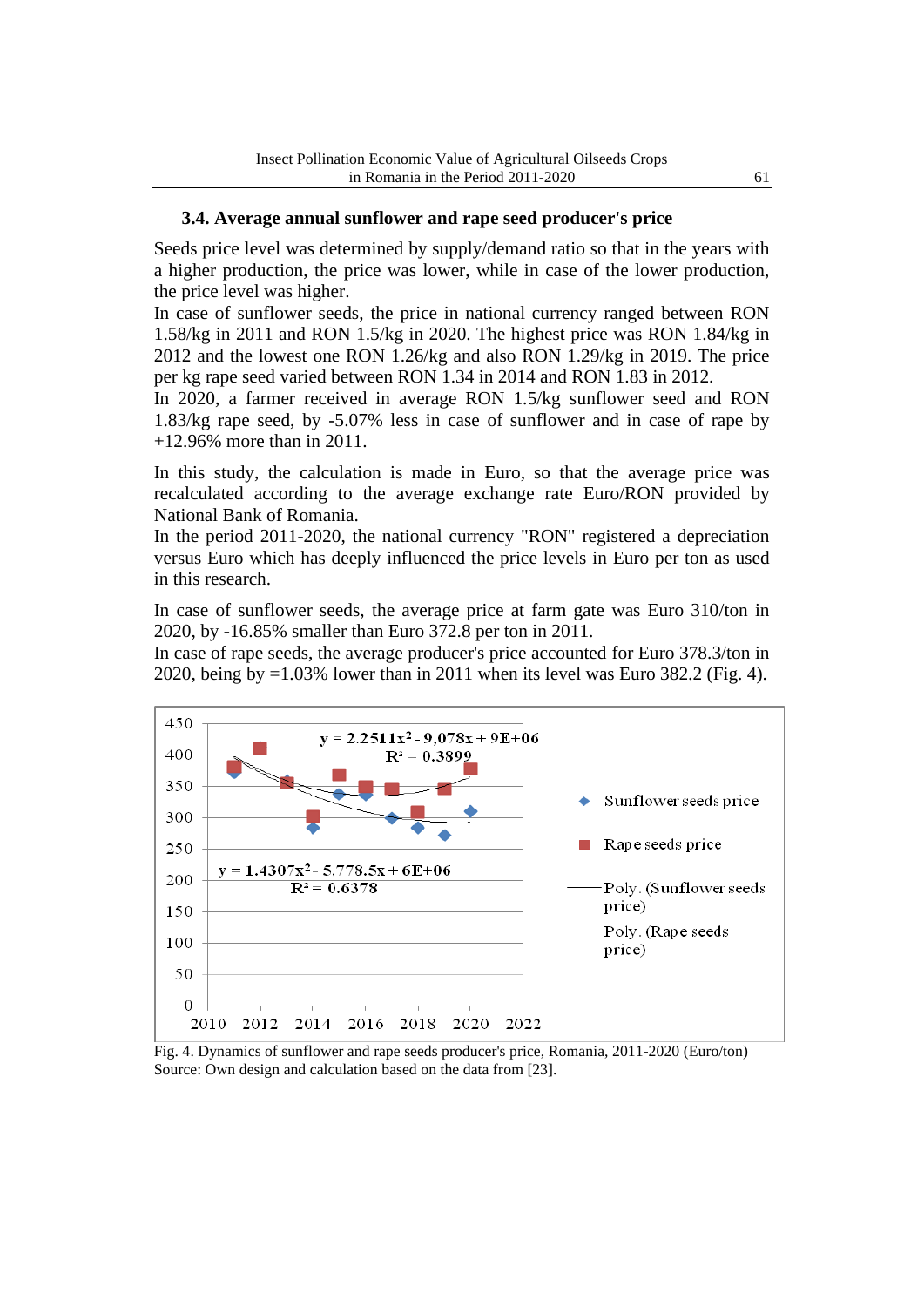#### **3.5. Sunflower and rape seed consumption**

According to Food Balances provided by National Institute of Statistics, seed consumption increased for sunflower and declined a little for rape in 2019 versus 2011.

In 2019, sunflower seed consumption reached 1,809 thousand tons being by +91.835 higher than 943 thousand tons in 2011.

In case of rape seed consumption, in 2019 it was achieved 492 thousand tons compared to 498 thousand tons in 2011, meaning by -1.21 less (Fig. 5).



Fig. 5. Dynamics of sunflower and rape seed consumption, Romania, 2011-2020 (Thousand tons) Source: Own design and calculation based on the data from [24, 25].

#### **3.6. Economic value of sunflower and rape seed production**

This indicator was determined based on seed production,  $Q_1$  for sunflower and  $Q_2$ for rape which was multiplied by average annual producer's price in Euro/ton,  $P_1$ for sunflower and  $P_2$  for rape.

Economic value of seed production, EV, taking into account the both crops, registered a slight increase of only + 0.95% in the period 2011-2020. In 2020, it accounted for Euro 958.4 million compared to Euro 949.3 million in 2011.

However, the peak of EV was Euro 1,452.6 million registered in 2017, while the minimum value of Euro 642.1 million was noticed in 2012, the most unfavorable year for these crops and not only (Table 1).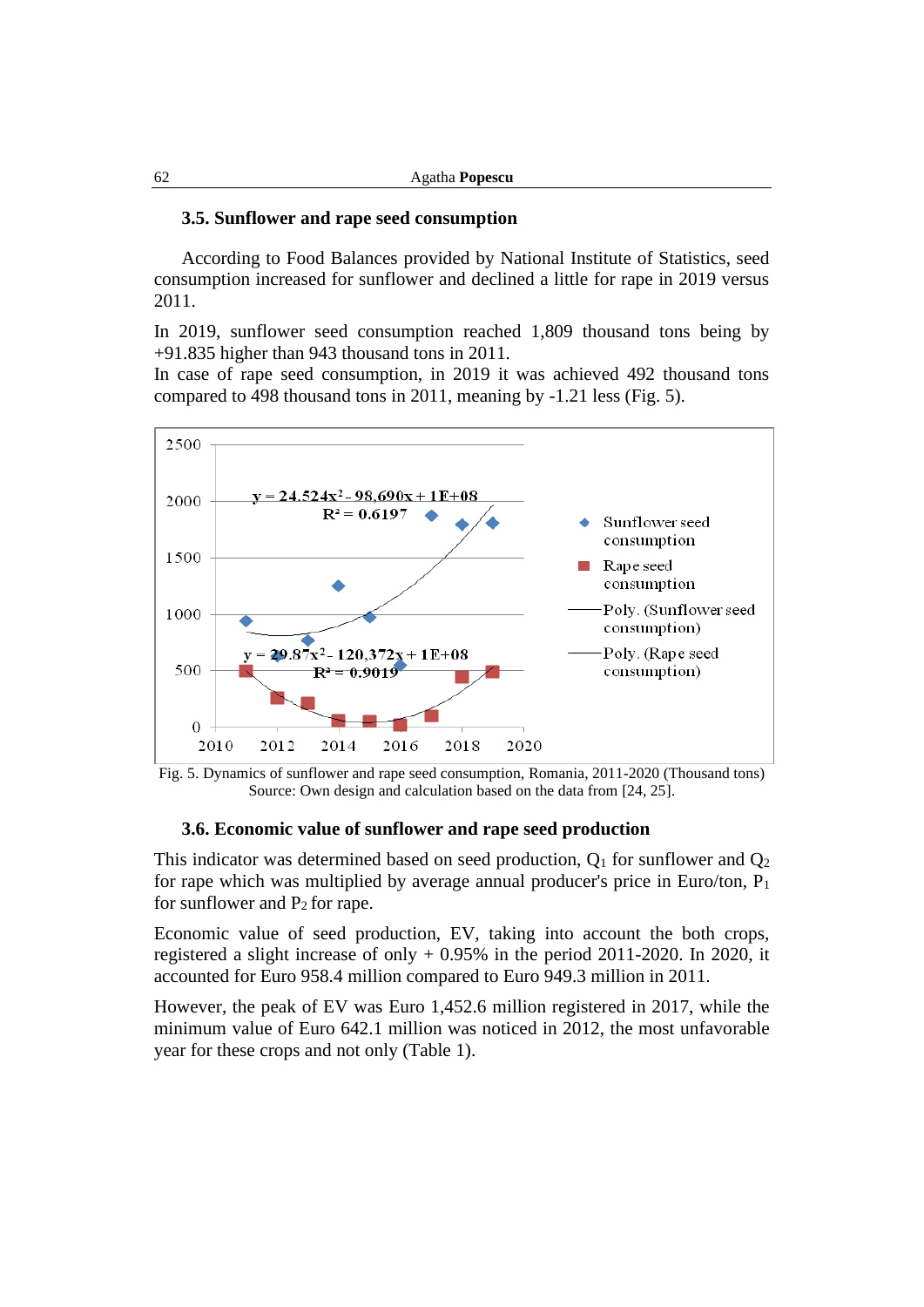|           | Seed production |                | Average annual seed |                | Economic value of seed |                 |                 |
|-----------|-----------------|----------------|---------------------|----------------|------------------------|-----------------|-----------------|
|           | (Thousand tons) |                | price               |                | production             |                 |                 |
|           |                 |                | (Euro/ton)          |                | (Euro million)         |                 |                 |
|           | $Q_1$           | Q <sub>2</sub> | $P_1$               | P <sub>2</sub> | $EV_1$                 | EV <sub>2</sub> | <b>Total EV</b> |
|           | Sunflower       | Rape           | Sunflower           | Rape           | Sunflower              | Rape            |                 |
| 2011      | 1.789           | 739            | 372.8               | 382.2          | 666.9                  | 282.4           | 943.3           |
| 2012      | 1,398           | 158            | 412.9               | 410.7          | 577.2                  | 64.9            | 641.1           |
| 2013      | 2,142           | 666            | 359.8               | 366.3          | 770.7                  | 236.6           | 1.007.3         |
| 2014      | 2,189           | 1.059          | 283.5               | 301.5          | 620.6                  | 319.3           | 939.9           |
| 2015      | 1,786           | 919            | 337.5               | 369.0          | 602.8                  | 339.1           | 941.9           |
| 2016      | 2,032           | 1,293          | 336.2               | 346.6          | 683.1                  | 451.0           | 1,135.1         |
| 2017      | 2,913           | 1,673          | 300.0               | 345.9          | 873.9                  | 578.7           | 1,452.6         |
| 2018      | 3,063           | 1,611          | 283.6               | 309.4          | 868.7                  | 498.5           | 1,367.2         |
| 2019      | 3,569           | 798            | 271.9               | 345.6          | 970.4                  | 275.8           | 1.246.2         |
| 2020      | 2,204           | 728            | 310.0               | 378.3          | 683.2                  | 275.4           | 958.4           |
| 2020/2011 | 123.19          | 98.51          | 83.15               | 98.97          | 102.4                  | 97.52           | 100.95          |
| $\%$      |                 |                |                     |                |                        |                 |                 |

Table 1. Economic value of seed production, Romania, 2011-2020

Source: Own calculation based on the data from [23].

#### **3.7. Insect pollination economic value**

Insect pollination economic value, IPEV, for sunflower, rape and total oilseeds crops was calculated based on the economic value of seed production multiplied by production dependency ratio of insect pollination which was considered 30% for sunflower and 25% for rape.

In case of sunflower, the economic value of seed production, IPEV<sub>1</sub>, achieved due to insect pollination increased from Euro 200.07 million in 2011 to Euro 204.96 million in 2020 that is by  $+2.44\%$ . This was due to the ascending evolution of sunflower seed production, which had a positive impact and by the decline in seed price, which had a negative effect.

In case of rape, the economic value of pollination on seed production,  $IPEV<sub>2</sub>$ , registered a slight decline of -2.48% from Euro 70.6 million in 2011 to Euro 68.85 million in 2020. This situation was also caused by the dynamics of production and price elasticity.

However, taking into account the economic value of insect pollination, ΣIPEV, on oilseeds crops, it was noticed a growth rate of  $+1.16\%$  in the whole studied interval from Euro 270.67 million in 2011 to Euro 273.81 million in 2020.

Therefore, in 2020, the farmers cultivating sunflower and rape for seeds registered an additional income of Euro 273.81 million grace to the pollination service made by insects, especially by bees whose contribution is about 80% in normal conditions (Table 2).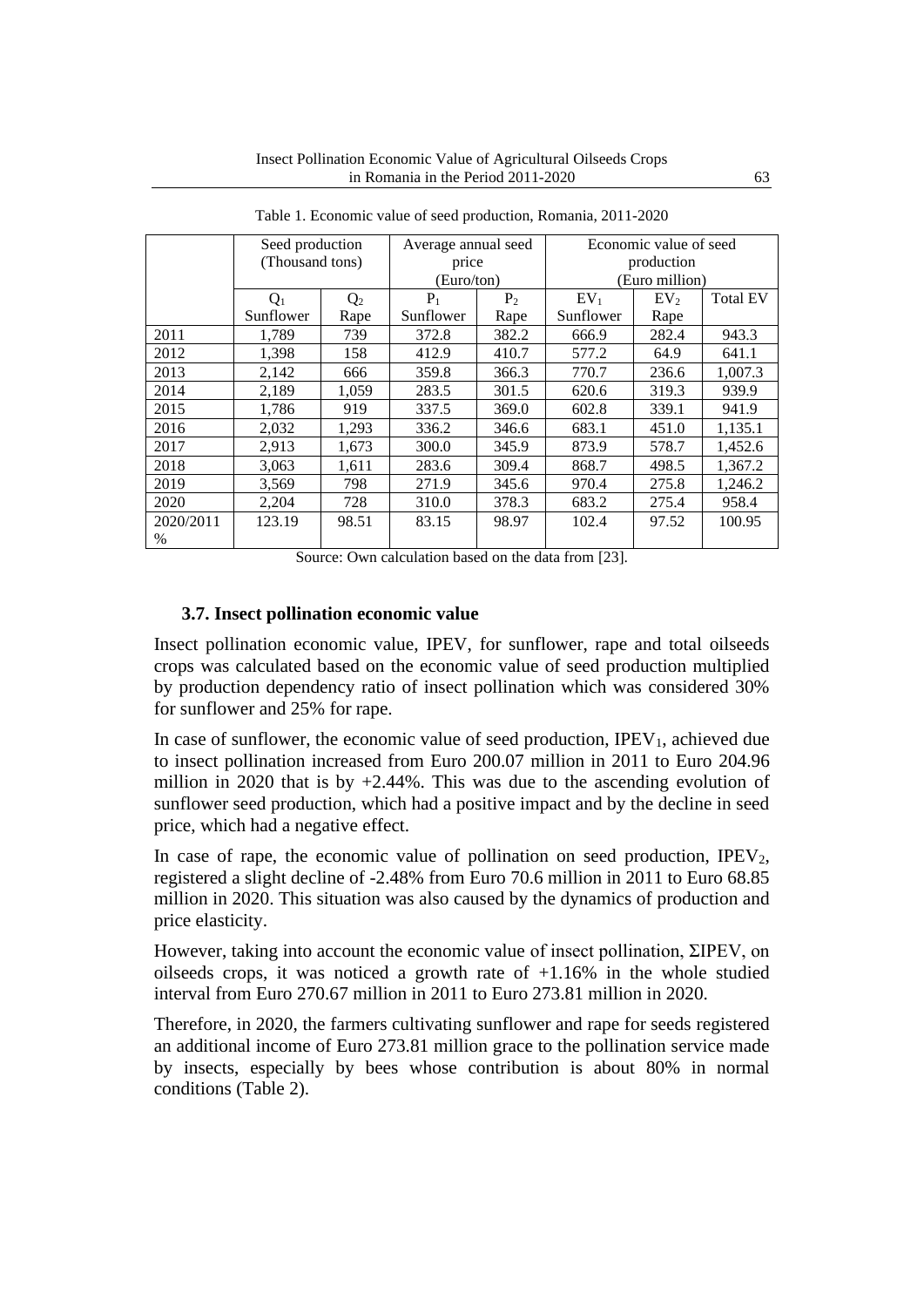|             | $IPEV_1$ - Sunflower | $IPEV2$ -Rape | $\Sigma$ IPEV |
|-------------|----------------------|---------------|---------------|
| 2011        | 200.07               | 70.6          | 270.67        |
| 2012        | 173.16               | 15.22         | 189.38        |
| 2013        | 231.21               | 59.15         | 290.36        |
| 2014        | 186.18               | 79.82         | 266.00        |
| 2015        | 180.84               | 84.77         | 265.61        |
| 2016        | 204.93               | 113.00        | 317.93        |
| 2017        | 262.17               | 144.67        | 406.84        |
| 2018        | 260.61               | 124.62        | 385.23        |
| 2019        | 291.12               | 68.95         | 360.07        |
| 2020        | 204.96               | 68.85         | 273.81        |
| 2020/2011 % | 102.44               | 97.52         | 101.16        |

Table 2. Insect pollination economic value, Romania, 2011-2020 (Euro million)

Source: Own calculation, original results.

#### **3.8. Vulnerability rate to insect pollination decline**

A general phenomenon is pollination service decline due to the reduction in insect population caused by many factors among which could be considered the implementation of the modern technologies based on self pollinating hybrids, the use of plant protection treatments with neuro-systemic insecticides (neonicotinoides) and climate change.

For this reason, it is important to evaluate the vulnerability rate to insect pollination decrease, in this study for the first time in Romania with the example on oilseeds crops sunflower and rape.

Vulnerability rate, VR%, reflects the percentage of decline of the insect pollination economic value if pollination service is diminished.

The calculation proved that in case of oilseeds crops in Romania, in the period 2011-2020, vulnerability rate increased from 28.51% in 2011 to 28.57% in 2020. During this interval, it was registered the highest vulnerability rate accounting for 29.49% in the year 2012 considered an unfavorable year due to climate conditions (a long and severe drought). The lowest level of the vulnerability rate was 28%, recorded in 2017 and 2017 (Fig. 6).

In Europe, a study made by Holland et al (2020) on pollination limitation in four entomophilous crops (oilseed rape, sunflower, pears and pumpkin) showed that pollination service on crops is worsening due to the decline of pollinators in farmlands, but because the reduction in sunflower and rape production was just 8% and respectively 6%, it was considered that "yields in these crops were not severely pollination-limited" in the six European countries taken into consideration in this research [16].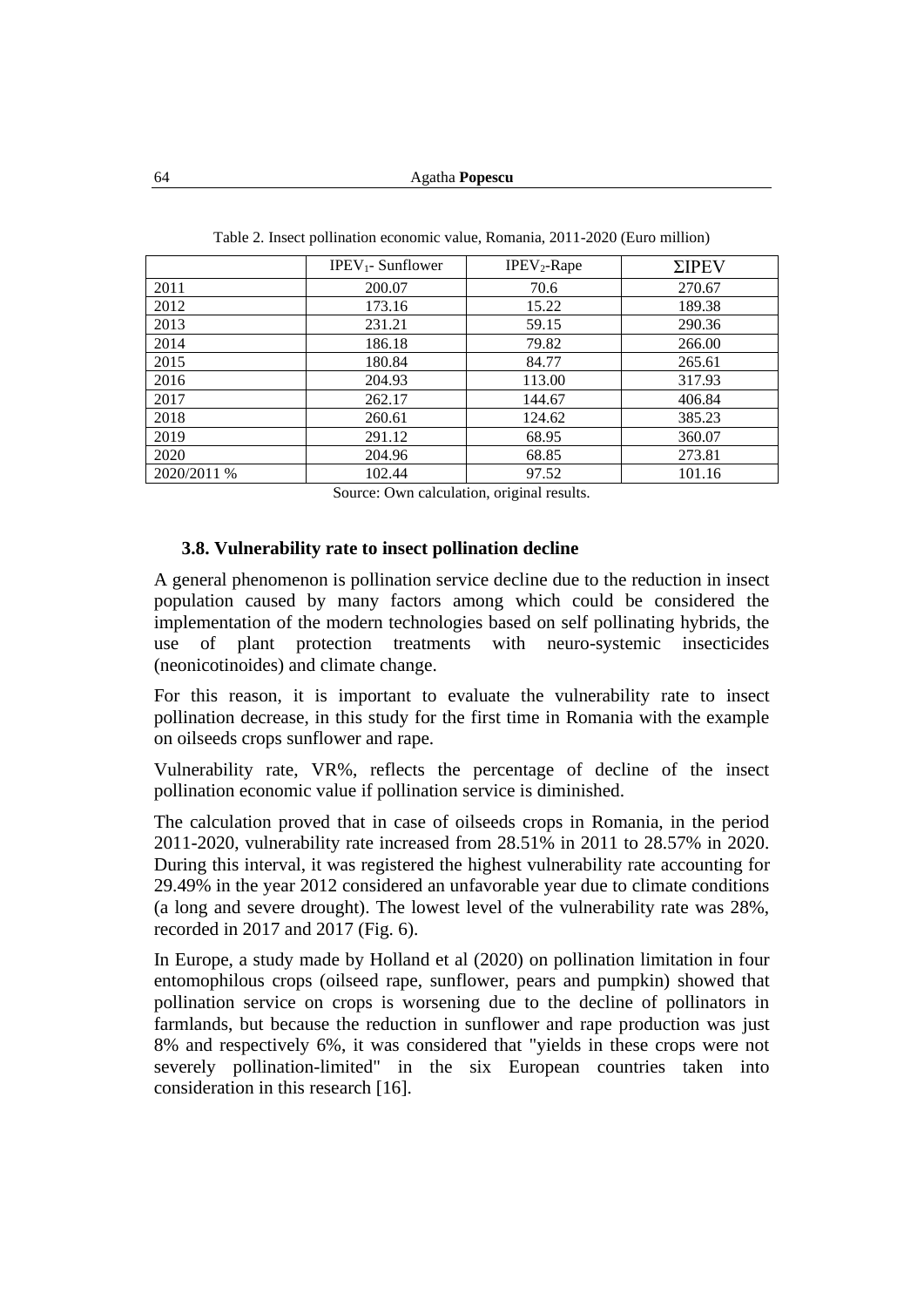



Source: Own calculation, original results.

## **3.9. Comparison between production and consumption of oilseeds**

In order to assess the total pollination loss due to the decline in pollinators number, it was needed to determine the difference between seed production and consumption, respectively:  $Q_i$  -  $C_i$ , and the ratio between production and consumption:  $Q_i/C_i$ .

The results showed that  $Q_i/C_i$  in case of rape crop had higher values compared to sunflower, because the consumption of rape seeds is smaller than the one of sunflower seeds, and this happened in the period 2014-2018.

| 20112017 |               |        |          |              |           |         |              |
|----------|---------------|--------|----------|--------------|-----------|---------|--------------|
|          | $Q_i$ - $C_i$ |        | $(Q_i -$ | $\Sigma C_i$ |           |         | $\Sigma$ (Q  |
|          |               |        | $C_i$    |              | C:        |         | $\Sigma C_i$ |
|          | Sunflower     | Rape   |          |              | Sunflower | Rape    |              |
| 2011     | 846           | 241    | 1,087    | 1,441        | 0.89      | 0.48    | 0.75         |
| 2012     | 765           | $-103$ | 662      | 894          | 1.21      | $-0.39$ | 0.74         |
| 2013     | 1,373         | 450    | 1,823    | 955          | 1.79      | 2.08    | 1.91         |
| 2014     | 934           | 997    | 1,931    | 1,317        | 0.74      | 16.08   | 1.47         |
| 2015     | 812           | 865    | 1,677    | 1,028        | 0.83      | 16.02   | 1.63         |
| 2016     | 1,479         | 1,269  | 2,748    | 577          | 2.67      | 52.87   | 4.76         |
| 2017     | 1,035         | 1,574  | 2,609    | 1,977        | 0.55      | 15.89   | 1.32         |
| 2018     | 1,268         | 1,166  | 2,434    | 2,240        | 0.71      | 2.62    | 1.09         |
| 2019     | 1,760         | 306    | 2,066    | 2,301        | 0.97      | 0.62    | 0.89         |

Table 3. Comparison between production and consumption for oils seeds crops in Romania, 2011-2019

Source: Own calculation and original results based on the data from [24, 25].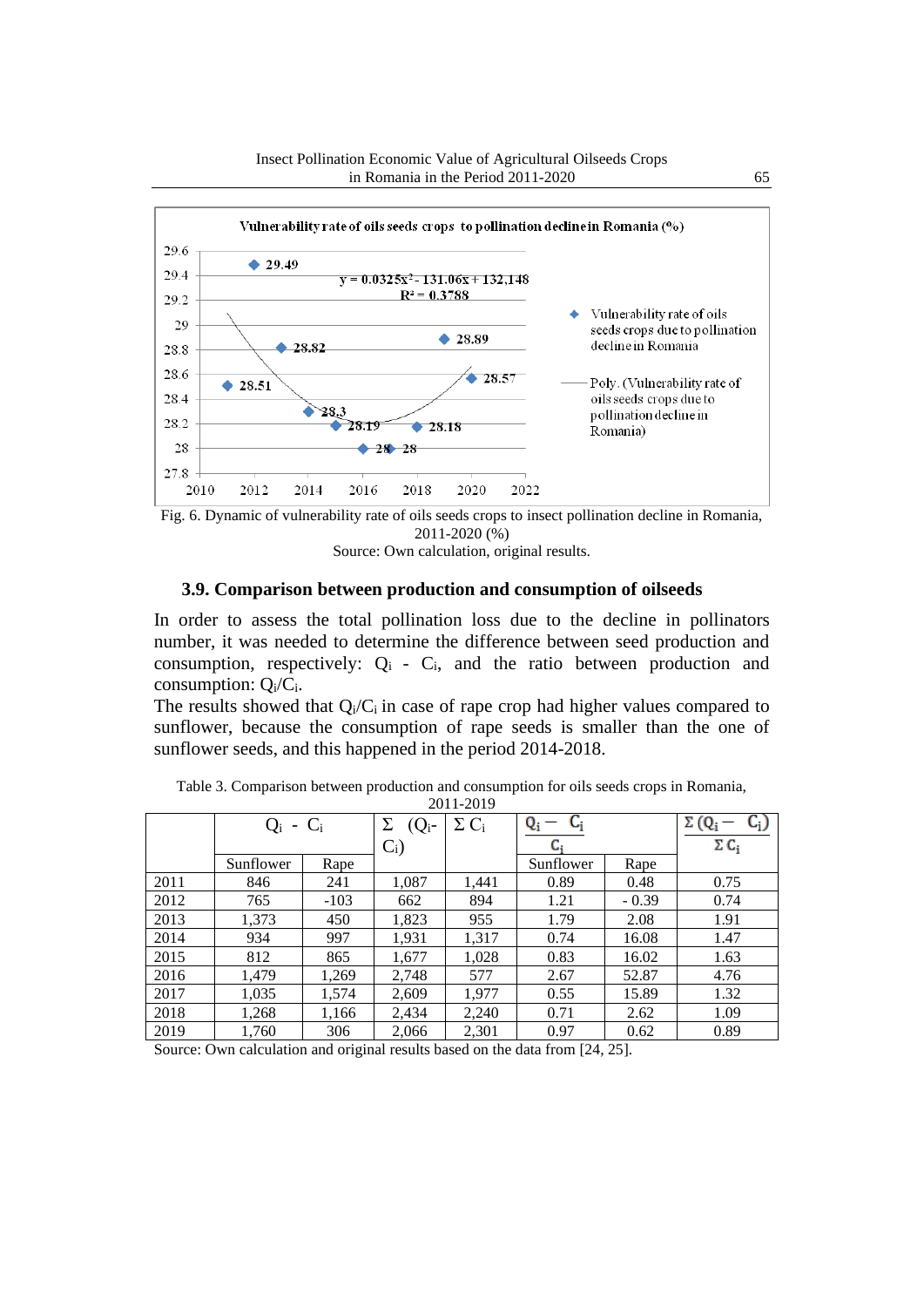| 66 | Agatha Popescu |
|----|----------------|
|----|----------------|

Analyzing  $Q_i/C_i$  for the both oilseeds crops, the results were higher than 1 in the period 2013-2019 and especially in 2016, when this ratio was 4.76, the maximum value. In 2011, 2012 and 2019, this ratio was smaller than 1 (Table 3).

## **3.10. The matrix after total pollination loss**

Taking into account  $Q_i/C_i$  values and the dependence degree on pollination, it was calculated the matrix after total pollination loss according to Gallai (2009) formula, adapted for oilseeds crops in Romania.

The results are presented in Table 4 and show that M value was below 1 in almost the whole analyzed period, except the year 2013 when M value was over 1 and the year 2016 when  $M > 3$ .

Therefore, the farmers have to be aware of the importance of insect pollination in sustaining crop production, product quality, biodiversity of cultivated crops and insects world.

| Table 4. Matrix and will boundarion loss |                                           |                           |                                                                   |                                    |                                                      |  |
|------------------------------------------|-------------------------------------------|---------------------------|-------------------------------------------------------------------|------------------------------------|------------------------------------------------------|--|
|                                          | $Q_i$ (1)<br>(Thousand tons)<br>Sunflower | $c_i$<br>$D)_{i}$<br>Rape | $\sum_{i=1}^n (Q_i)$ (1)<br>$\sum_{i=1}^n C_i$<br>(Thousand tons) | $c_i$<br>i=1<br>(Thousand<br>tons) | $\sum_{i=1}^{n} (Q_i (1-D)_i)$<br>$\sum_{i=1}^n C_i$ |  |
| 2011                                     | 309.3                                     | 56.2                      | 365.5                                                             | 1.441                              | 0.2536                                               |  |
| 2012                                     | 345.6                                     | $-142.5$                  | 203.1                                                             | 894                                | 0.2271                                               |  |
| 2013                                     | 730.4                                     | 283.5                     | 1,013.9                                                           | 985                                | 1.0290                                               |  |
| 2014                                     | 277.3                                     | 732.25                    | 1,009.55                                                          | 1,317                              | 0.7665                                               |  |
| 2015                                     | 276.2                                     | 635.25                    | 911.45                                                            | 1,028                              | 0.8866                                               |  |
| 2016                                     | 869.4                                     | 945.75                    | 1,815.15                                                          | 577                                | 3.145                                                |  |
| 2017                                     | 161.1                                     | 1,155.75                  | 1,316.85                                                          | 1,977                              | 0.6660                                               |  |
| 2018                                     | 349.1                                     | 763.25                    | 1,112.35                                                          | 2,240                              | 0.4965                                               |  |
| 2019                                     | 689.3                                     | 106.5                     | 7954.8                                                            | 2,301                              | 0.3458                                               |  |

Table 4. Matrix after total pollination loss

Source: Own calculation and original results based on the data from [24, 25].

## **Conclusions**

(1) This research proved the first time in Romania that insect pollination service has definitely a positive economic impact increasing oilseeds production value in the year 2020 by about Euro 204.96 million in case of sunflower and by Euro 68.85 million in case of rape.

Therefore, the farmers have to make use of insect pollination service for obtaining production gain, additional incomes, for preserving biodiversity and protecting environment quality.

(2) In 2020, the value of the production gain for the both oilseeds crops: sunflower and rape, due to insect pollination accounted for Euro 273.81 million.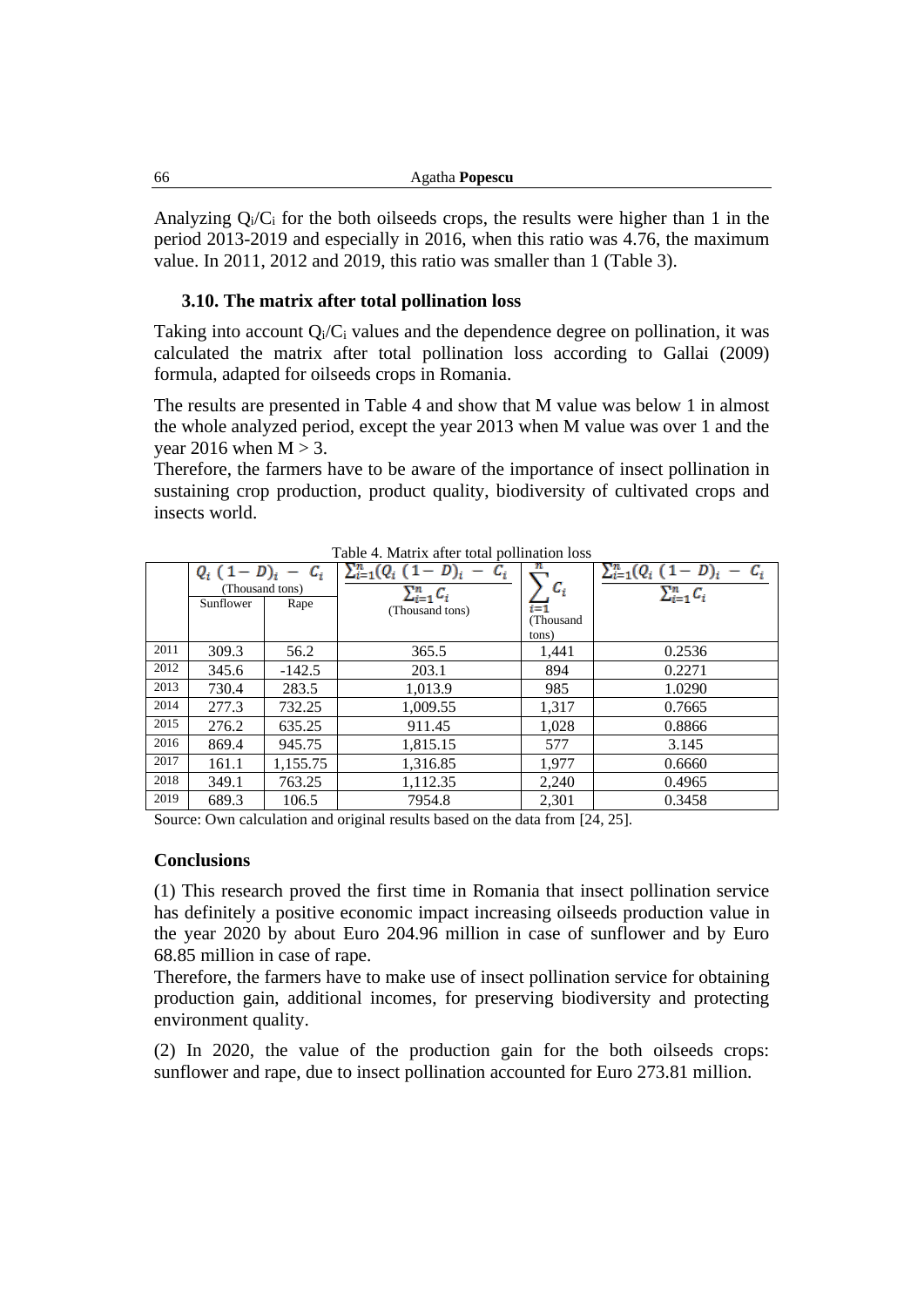(3) The vulnerability rate to pollination decline in oilseeds crops in Romania was 28.57% in the year 2020, which is an alarm bell for taking measures to sustain pollinators, farmers, beekeepers, biodiversity and ecosystems.

(4) The production/consumption ratio of oilseeds was over 1 in the period 2013- 2018, which is a positive aspect reflecting that consumption needs were well covered by internal production, imports being required only in the year 2011, 2012 and 2019.

(5) The matrix value after the pollination loss was below 1in almost the whole studied interval, except 2013 and 2016 when it was higher than 1.

(6)As a final conclusion, insect pollination service, especially the one provided by bees is very important in Romania for the sustainable development of oilseeds production, for obtaining production gains and a higher seed quality, for increasing farmers income and profitability of their business, for maintaining biodiversity, the quality of environment factors and the balance in the ecosystems and for strengthening the good relationships between agronomists and apiculturists for sustaining both the vegetal agriculture and beekeeping sector.

## **R E F E R E N C E S**

- [1] Association of Maize Producers in Romania (Asociatia Producatorilor de Porumb din Romania), Guide of good practices for farmers and beekeepers, 1st Edition (Ghid de bune practici pentru fermieri si apicultori, editia I), [http://www.damb.ro/continut/uploads/2018/03/Ghid-de-bune-practici-pentru](http://www.damb.ro/continut/uploads/2018/03/Ghid-de-bune-practici-pentru-fermieri-si-apiculturi.pdf)[fermieri-si-apiculturi.pdf](http://www.damb.ro/continut/uploads/2018/03/Ghid-de-bune-practici-pentru-fermieri-si-apiculturi.pdf), Accessed on Sept.25, 2021 (2018).
- [2] Bartomeus, I., Potts, S.G., Steffan-Dewenter, I., Vaissière, B.E., Woyciechowski, M., Krewenka, K.M., Tscheulin, T., Roberts, S.P.M., Szentgyörgyi, H., Westphal, C., Bommarco, R., Contribution of insect pollinators to crop yield and quality varies with agricultural intensification. PeerJ 2:e328, [https://doi.org/10.7717/peerj.328,](https://doi.org/10.7717/peerj.328) Accessed on Sept.25, 2021 (2014).
- [3] Bartual, A.M., Bocci, G., Marini, S., Moonen, A.C., Local and landscape factors affect sunflower pollination in a Mediterranean agroecosystem, PLoS ONE, 13(9): e0203990, [https://doi.org/10.1371/journal.pone.0203990,](https://doi.org/10.1371/journal.pone.0203990) [https://journals.plos.org/plosone/article?id=10.1371/journal.pone.0203990,](https://journals.plos.org/plosone/article?id=10.1371/journal.pone.0203990) Accessed on Sept.25, 2021(2018).
- [4] Bommarco, R., Marini, L., Vaissière, B.E., Insect pollination enhances seed yield, quality, and market value in oilseed rape. Oecologia,169(4), 1025-‐1032 (2012).
- [5] Carnu, I, Hociota, E., Melliferous base and pollination of entomophilous crops (Baza melifera si polenizarea culturilor entomophilous), Ceres Publishing House, pp.145-160 (1973).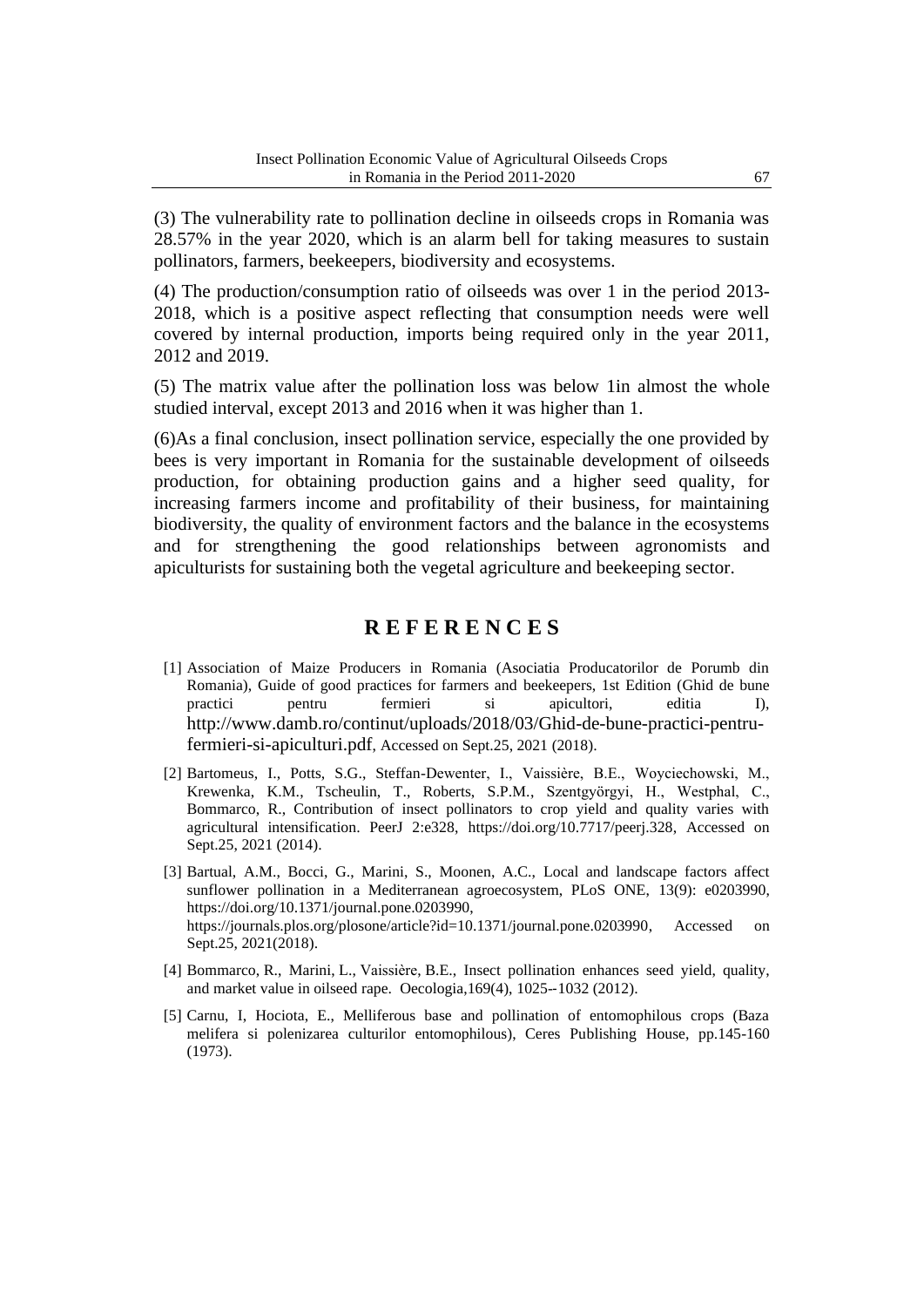| Agatha Popescu |
|----------------|
|                |

- [6] Cauia Eliza, Honey bees and their role as pollinators (Albinele si rolul lor polenizator), [http://www.icdapicultura.ro/2019/03/01/albinele-si-rolul-lor-de-polenizator/,](http://www.icdapicultura.ro/2019/03/01/albinele-si-rolul-lor-de-polenizator/) Accessed on Sept.25, 2021 (2021).
- [7] [Dag,](https://www.researchgate.net/profile/Arnon-Dag?_sg%5B0%5D=a98Bz49uesYWkHQiycF05ex6sT5s7D4ylWiu-w6q5_kJhY-wWzRwQLKTNAe8zqzUpoCM08c.Whd6vkIby2__V-VpQc-18OikXBhoTJKHe193J_vd5BI2ppqsTq6R5jTdxuot_jD7wlWLezZknK2oHl7G9evF1g&_sg%5B1%5D=7jMTQrApQ6Dzoro92MsUo85P8utdQqFVt9LUx7b4QB-wQHKur0FezoA-GqBFqn3m6GCF-os.pSFWk36OnutpMnbcm-B826vt-cqeCMxavTRrc2nQmh3WHmqSxgBYX1xkAlbj7KdtGWuQGPWROZeXRsARR0-0kg) A., [Lior,](https://www.researchgate.net/scientific-contributions/E-Lior-2033213058?_sg%5B0%5D=a98Bz49uesYWkHQiycF05ex6sT5s7D4ylWiu-w6q5_kJhY-wWzRwQLKTNAe8zqzUpoCM08c.Whd6vkIby2__V-VpQc-18OikXBhoTJKHe193J_vd5BI2ppqsTq6R5jTdxuot_jD7wlWLezZknK2oHl7G9evF1g&_sg%5B1%5D=7jMTQrApQ6Dzoro92MsUo85P8utdQqFVt9LUx7b4QB-wQHKur0FezoA-GqBFqn3m6GCF-os.pSFWk36OnutpMnbcm-B826vt-cqeCMxavTRrc2nQmh3WHmqSxgBYX1xkAlbj7KdtGWuQGPWROZeXRsARR0-0kg) E., [Afik,](https://www.researchgate.net/scientific-contributions/Ohad-Afik-35756150?_sg%5B0%5D=a98Bz49uesYWkHQiycF05ex6sT5s7D4ylWiu-w6q5_kJhY-wWzRwQLKTNAe8zqzUpoCM08c.Whd6vkIby2__V-VpQc-18OikXBhoTJKHe193J_vd5BI2ppqsTq6R5jTdxuot_jD7wlWLezZknK2oHl7G9evF1g&_sg%5B1%5D=7jMTQrApQ6Dzoro92MsUo85P8utdQqFVt9LUx7b4QB-wQHKur0FezoA-GqBFqn3m6GCF-os.pSFWk36OnutpMnbcm-B826vt-cqeCMxavTRrc2nQmh3WHmqSxgBYX1xkAlbj7KdtGWuQGPWROZeXRsARR0-0kg) O., Pollination of confection sunflowers (*Heliantus annuus* L.) by honey bees (*Apis mellifera* L.), American Bee Journal 142(6):443-445 (2002).
- [8] EU Commission, Science for environment policy. Future brief: Pollinators: importance for nature and human well-being, drivers of decline and the need for monitoring, May 2020, Issue 23, [https://ec.europa.eu/environment/integration/research/newsalert/pdf/issue-23-2020-](https://ec.europa.eu/environment/integration/research/newsalert/pdf/issue-23-2020-05-pollinators-future-brief_en.pdf) [05-pollinators-future-brief\\_en.pdf,](https://ec.europa.eu/environment/integration/research/newsalert/pdf/issue-23-2020-05-pollinators-future-brief_en.pdf) Accessed on Sept.25, 2021 (2020).
- [9] Eurostat Statistics Explained, Agricultural production crops, [http://www.ec.europa.eu/eurostat/statistics](http://www.ec.europa.eu/eurostat/statistics-explained/index.php/title=Agricultural_production-_crops)[explained/index.php/title=Agricultural\\_production-\\_crops,](http://www.ec.europa.eu/eurostat/statistics-explained/index.php/title=Agricultural_production-_crops) Accessed on Sept.25, 2021 (2021).
- [10] Gallai, N., Vaissiere, B.E., Guidelines for the economic valuation of pollination services at a national scale. Food and Agriculture Organization (2009).
- [11] Gallai, N., Salles, J.M., Sattle, J., Vaissiere, B.E., Economic evaluation of the vulnerability of world agriculture confronted with pollinator decline. Ecological Economics 68: 810-821 (2009).
- [12] Garibaldi, L. A., Aizen, M. A., Klein, A. M., Cunningham, S. A., Harder, L. D., Global growth and stability of agricultural yield decrease with pollinator dependence. Proc. Natl. Acad. Sci. USA 108, 5909–5914 (2011).
- [13] Garibaldi, L.A., Carvalheiro, L.G., Vaissiere, B.E., Gemmil-Herren, B., Hipolito, J., Freitas, B.M., Ngo, H.T., Azzu, N., Saez, A., Astrom, J., An, J., Bloch, T., Buchori, D., Chamorro, F.J., da Silva, F.O., Devkota, K., de Fatima Ribeiro, M., Freitas, L., Gaglianone, M.A., Goss, M., Irshad, M., Kasina, M., Pacheco, A., KiilL, L.H.P., Kofi, K.P., Nates-Parra, G.N.-P., Pires, C., Pires, V., Rawal, V., Rizali, A., Saraiva, A., Veldtman, R., Viana, B.F., Zhang, H., Mutually beneficial pollinator diversity and crop yield outcomes in small and large farms, Project: Pollinators and their [conservation](https://www.researchgate.net/project/Pollinators-and-their-conservation-in-China) in China. Science 351(6271):388-391 (2016).
- [14] Gazeta de Agricultura, High production gains due to pollination made by bees (Sporuri mari de productie prin polenizarea cu albine), [https://www.gazetadeagricultura.info/plante/14527](https://www.gazetadeagricultura.info/plante/14527-sporuri-mari-de-productie-prin-polenizare-cu-albine.html) [sporuri-mari-de-productie-prin-polenizare-cu-albine.html,](https://www.gazetadeagricultura.info/plante/14527-sporuri-mari-de-productie-prin-polenizare-cu-albine.html) Accessed on Sept.25, 2021 (2013).
- [15] Hanley, N. D., Breeze, T. D., Ellis, C., Goulson, D., Measuring the economic value of pollination services: principles, evidence and knowledge gaps, Ecosystem Services, Vol. 14, pp. 124-132. [https://natureconservation.pensoft.net/article/11523/element/4/424//,](https://natureconservation.pensoft.net/article/11523/element/4/424/) Accessed on Sept.15, 2021 (2015).
- [16] Holland, J.M., Sutter, L., Albrecht, M., Jeanneret, P., Pfister, S.C., Schirmel, J., Entling, M.H., Kaasik, R., Kovacs, G., Veromann, E., Bartual, A.M., Marini, S., Moonen, A.C., Szalai, M., Helsen, H., Winkler, K., Lof, M.E., van der Werf, W., McHugh, N.M., Smith, B.M., Wallis, D.W., Cresswell, J.E., Moderate pollination limitation in some entomophilous crops of Europe, Agriculture, Ecosystems and Environment, Vol. 302, 107002[.https://dx.doi.org/10.1016/j.agee.2020.107002,](https://dx.doi.org/10.1016/j.agee.2020.107002) Accessed on Sept.25, 2021 (2020).
- [17] INRA, Bee pollination boosts the profitability of oilseed rape, [https://www.inrae.fr/en/news/bee-pollination-boosts-profitability-oilseed-rape,](https://www.inrae.fr/en/news/bee-pollination-boosts-profitability-oilseed-rape) Accessed on Sept.25, 2021 (2019).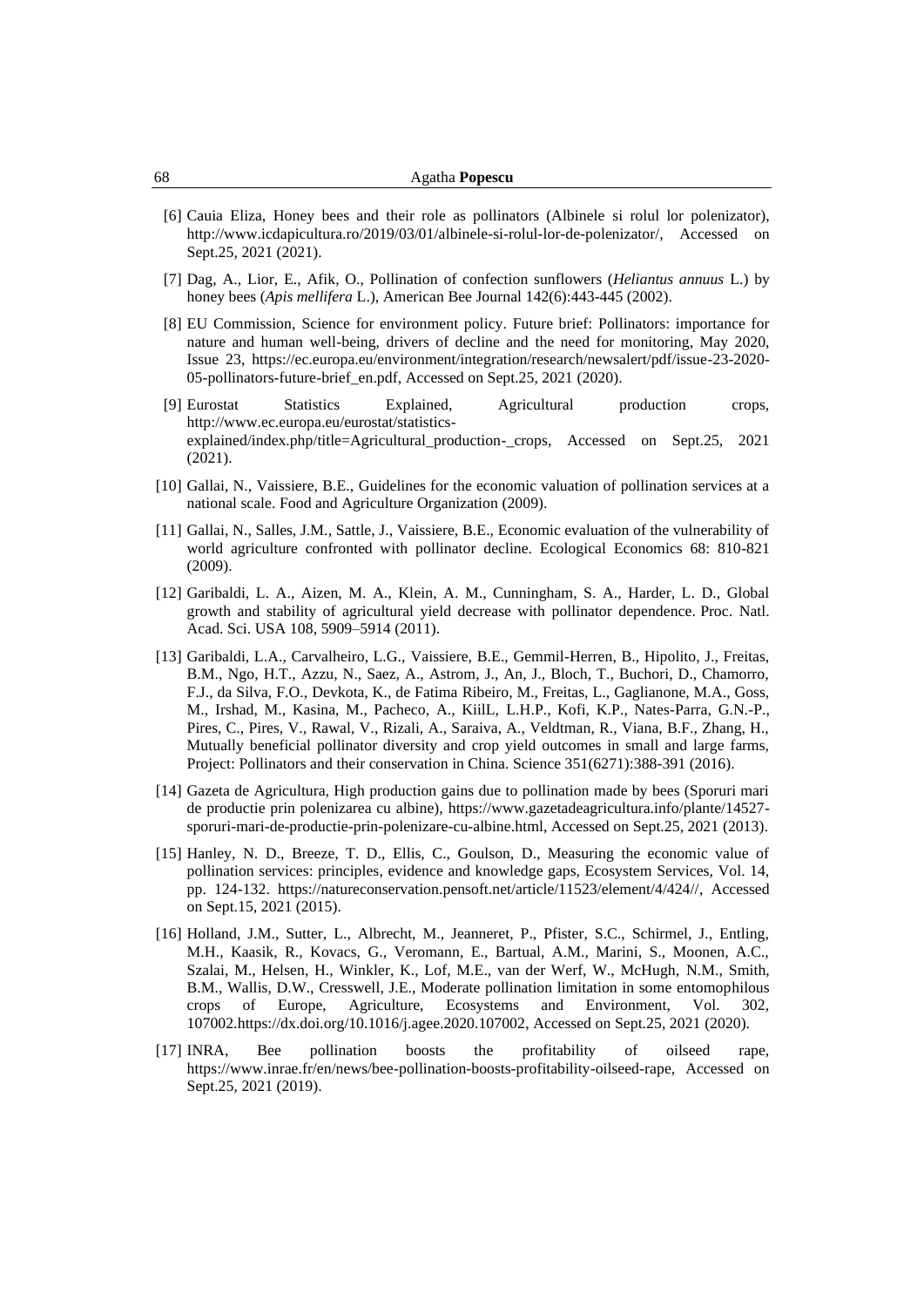- [18] Khalifa, S.A.M., Elshafiey, E.H., Shetaia, A.A., El-Wahed, A.A.A., Algethami, A.F., Musharraf, S.G., AlAjmi, M.F., Zhao, C., Masry, S.H.D., Abdel-Daim, M.M., Halabi, M.F., Kai, G., Naggar, Y.A., Bishr, M., Diab, M.A.M., El-Seedi, H.R., Overview of Bee Pollination and Its Economic Value for Crop Production, Insects, 12, 688. [https://doi.org/10.3390/insects12080688,](https://doi.org/10.3390/insects12080688) 23 pages.MDPI (2021).
- [19] Klein, A.M., Vaissiere, B.E., Cane, J.H., Steffan-Dewenter, I., Cunningham, S.A., Kremen, C., Tscharntke, T., Importance of pollinators in changing landscapes for world crops, Proceedings of The Royal Society B., Ecological Sciences, 274(1608):303-313, [https://royalsocietypublishing.org/doi/full/10.1098/rspb.2006.3721,](https://royalsocietypublishing.org/doi/full/10.1098/rspb.2006.3721) Accessed on Sept.10, 2021 (2007).
- [20] Klein, A.M., Freitas, B.M., Bomfim, I.G.A., Boreux, V., Fornoff, F., Oliveira, M.O., Insect Pollination of Crops in Brazil, A Guide for Farmers, Gardeners, Politicians and Conservationists, University of Freiburg (2020).
- [21] Lajos, K., Samu, F., Bihaly, A.D., Fülöp, D., Sárospataki, M., Landscape structure affects the sunflower visiting frequency of insect pollinators, Scientific Reports, Vol.11, Art.no. 8147, [https://www.nature.com/articles/s41598-021-87650-9,](https://www.nature.com/articles/s41598-021-87650-9) Accessed on Sept.25, 2021 (2021).
- [22] Lazareanu, D., Sunflower from sowing to harvesting (Floarea-soarelui de la plantare la recoltare), Pestre, Casa si Gradina, [https://www.pestre.ro/blog/floarea-soarelui-de-la](https://www.pestre.ro/blog/floarea-soarelui-de-la-plantare-la-recoltare/#Polenizarea_la_floarea_-_soarelui)[plantare-la-recoltare/#Polenizarea\\_la\\_floarea\\_-\\_soarelui,](https://www.pestre.ro/blog/floarea-soarelui-de-la-plantare-la-recoltare/#Polenizarea_la_floarea_-_soarelui) Accessed on Sept.25, 2021 (2020).
- [23] National Institute of Statistics, Tempo online, [http://statistici.insse.ro:8077/tempo](http://statistici.insse.ro:8077/tempo-online/#/pages/tables/insse-table)[online/#/pages/tables/insse-table,](http://statistici.insse.ro:8077/tempo-online/#/pages/tables/insse-table) Accessed on Sept.25, 2021 (2021).
- [24] NIS, Food Balances of supply for the main agro-food products in the period 2010-2016 (Bilanturi de aprovizionare pentru principalele produse agroalimentare, în perioada 2010- 2016), [https://insse.ro/cms/sites/default/files/field/publicatii/bilanturi\\_aprovizionare\\_principalele\\_pr](https://insse.ro/cms/sites/default/files/field/publicatii/bilanturi_aprovizionare_principalele_produse_agroalimentare_2016.pdf) [oduse\\_agroalimentare\\_2016.pdf,](https://insse.ro/cms/sites/default/files/field/publicatii/bilanturi_aprovizionare_principalele_produse_agroalimentare_2016.pdf) Accessed on Sept.25, 2021 (2016).
- [25] NIS, Food Balances of supply for the main agro-food products in the period 2015-2019 (Bilanturi de aprovizionare pentru principalele produse agroalimentare, în perioada 2015 - 2019), [https://insse.ro/cms/sites/default/files/field/publicatii/bilanturi\\_de\\_aprovizionare\\_pentru\\_prin](https://insse.ro/cms/sites/default/files/field/publicatii/bilanturi_de_aprovizionare_pentru_principalele_produse_agroalimentare_in_anul_2020.pdf) [cipalele\\_produse\\_agroalimentare\\_in\\_anul\\_2020.pdf,](https://insse.ro/cms/sites/default/files/field/publicatii/bilanturi_de_aprovizionare_pentru_principalele_produse_agroalimentare_in_anul_2020.pdf) Accessed on Sept.25, 2021 (2020).
- [26] Ouvrard, P., Jacquemart, A.-L., Review of methods to investigate pollinator dependency in oilseed rape (Brassica napus), Field Crops Research, 231: 18-29, [https://dial.uclouvain.be/pr/boreal/object/boreal%3A207589/datastream/PDF\\_01/view,](https://dial.uclouvain.be/pr/boreal/object/boreal%3A207589/datastream/PDF_01/view) Accessed on Sept.25, 2021 (2019).
- [27] Pirvutoiu, I., Popescu, A., Analysis of Romania's honey market, Scientific Papers Animal Science and Biotechnologies, Vol.44(2):500-503 (2011).
- [28] Popescu, A., Gross margin- a barometer of profitability in agriculture, International Symposium "Durable Agriculture–the agriculture of the future ", Craiova, pp.23-24 (2006).
- [29] Popescu, A., Financial Analysis, Dominor Publishing House, Bucharest, 141-142 (2007).
- [30] Popescu, A., Home and foreign trade, Dominor Rawex Coms Publishing House, 176-244 (2010).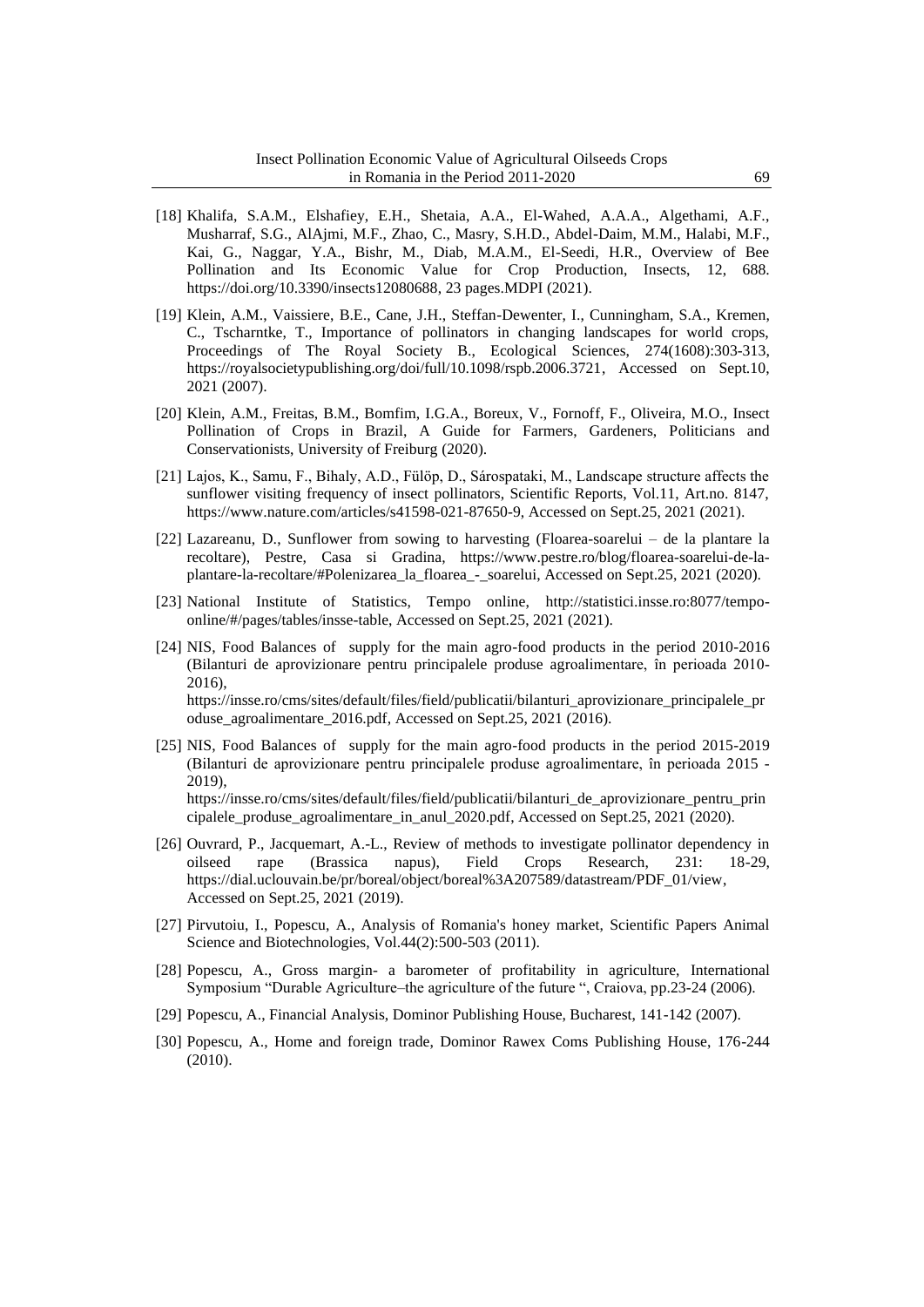| Agatha <b>Popescu</b> |
|-----------------------|
|                       |

- [31] Popescu, A., Beekeepers income estimation based on honey production. Bulletin UASVM Cluj-Napoca, Animal Science and Biotechnologies, Vol.69(1-2):185-191 (2012a).
- [32] Popescu, A., Research regarding apiaries structure and its relationship with honey production, Bulletin UASVM Cluj-Napoca, Animal Science and Biotechnologies, Vol.69(1- 2), (2012b).
- [33] Popescu, A., Research regarding oilseeds crops development in Romania in the EU context, Economics of Agriculture 1, 129-137(2012c).
- [34] Popescu, A., Considerations on the importance of sunflower among the oil seed crops in Romania in the period 1990-2009, Scientific Papers Series Management, Economic Engineering in Agriculture and Rural Development, Vol.12(2):117-122 (2012d).
- [35] Popescu, A., Considerations on the importance of maize among cereal crops in Romania in the period 1990-2009, Scientific Papers Series Management, Economic Engineering in Agriculture and Rural Development, Vol.12(2):123-128 (2012e).
- [36] Popescu, A., Study concerning the trends in Romania's honey market, Lucrari stiintifice Seria Zootehnie 59, 153-158 (2013).
- [37] Popescu, A., The effect of Honey Production on Beekeepers' Income. A Study Case in South Muntenia Development Region of Romania, Proceedings of 28th IBIMA Conference Vision 2020: Innovation Management, Development Sustainability, and Competitive Economic Growth, Sevilla, Spain, November 9-10, 2016, pp.919-934 (2016a).
- [38] Popescu, A., Regression and Elasticity of the Average Delivery Price and Production of Honey in Romania, Proceedings of 28th IBIMA Conference Vision 2020: Innovation Management, Development Sustainability, and Competitive Economic Growth, Sevilla, Spain, November 9-10, 2016, pp.935-944 (2016b).
- [39] Popescu, A., Bee honey production in Romania 2007-2015 and 2015-2020 forecast, Scientific Papers Series Management, Economic Engineering in Agriculture and Rural Development, Vol.17(1):339-349(2017).
- [40] Popescu, A., Maize and wheat- top agricultural products produced, exported and imported by Romania, Scientific Papers Series Management, Economic Engineering in Agriculture and Rural Development Vo.18(3):339-352(2018a).
- [41] Popescu, A., Romania's sunflower seeds production, export and import- Analysis of the 2007-2017 period and forecast for 2018-2022 horizon, Scientific Papers Series Management, Economic Engineering in Agriculture and Rural Development Vol.18(4):261-270 (2018b).
- [42] Popescu Agatha, Honey production and trade before and after Romania's accession into the European Union, Scientific Papers Series Management, Economic Engineering in Agriculture and Rural Development, Vol.18, Issue 4/2018, 229-248 (2018c).
- [43] Popescu, A., Oilseeds crops: sunflower, rape and soybean cultivated surface and production in Romania in the period 2010-2018 and forecast for 2020-2024 horizon, Scientific Papers Series Management, Economic Engineering in Agriculture and Rural Development Vo.20(3):467-477 (2020a).
- [44] Popescu, A., Sorghum production in the EU-28 in the period 2008-2019 and its forecast for 2020-2014 horizon, Scientific Papers Series Management, Economic Engineering in Agriculture and Rural Development, Vol.20(3):479-488 (2020b).